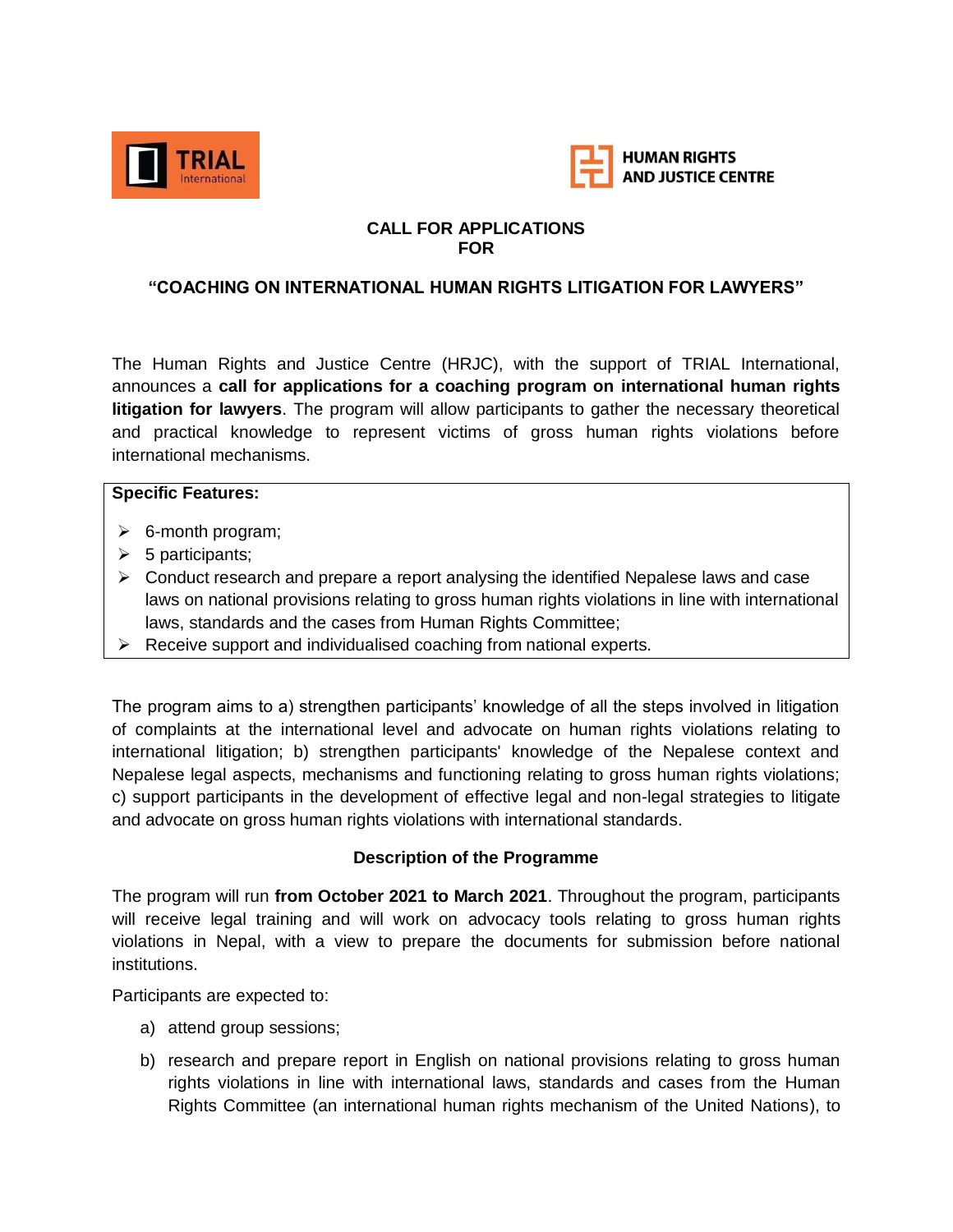be used as an advocacy tool against gross human rights violations of Nepal;

c) participate to individualised coaching sessions with the HRJC to discuss the preparation and concerns on the assignment.

The programme will take the form of the following:

 Group sessions: Throughout the coaching, there will be **4 group sessions** where lectures will be delivered by the representatives of the HRJC and invited national experts. The first group session (introductory session) will be executed online for two hours (11:00 am to 1:00 pm) for one day. After which, the group sessions will take the form of lectures, discussions and workshops in online or in-person. For online session, the session will also include another two hours each day for the participants to complete and submit the assigned workshop, on their own. The participants will be assigned such workshops at the end of the online session.

Depending on the situation of lockdown and considering the measures put forward by the government regarding the COVID-19 crisis; the second, third and fourth sessions will take place in-person with all the necessary measures and precautions (e.g., venue with social distancing, sanitizers, gloves and other essentials). The group sessions in-person are expected to last two full days (9:00 am to 5:00 pm). However, in case of impossibility of conducting the session's in-person, online mediums would be utilized for conduction, with the model adopted in the first group session (introductory session).

The group session(s) are expected to be delivered on Friday and Saturdays. The online sessions will be delivered on Fridays, Saturdays and Sundays (two hours each day). The participants will be informed in advance of the dates of the session, so that they can organise themselves accordingly.

 Assignments and Individualised coaching sessions: Throughout the coaching programme, the organizers will provide participants with an assignment to work on. The participants will be requested to **submit assignments approximately on a monthly basis** and will receive feedback from the representative of the HRJC. Participants will have the opportunity to discuss their assignments with the HRJC representatives to receive technical assistance and support on the specific legal and judicial steps to be undertaken. These discussions can be held through "individualised coaching sessions" whereby the participant and the HRJC representative communicate with the participant to provide concrete feedback about their work, in terms of quality and effectiveness. The individual coaching sessions can be both virtual (via e-mail or, where necessary, via any online platform) and in person, depending on the situation of the government placed rules and nature of the COVID-19 crisis in Nepal.

# **Eligibility Criteria**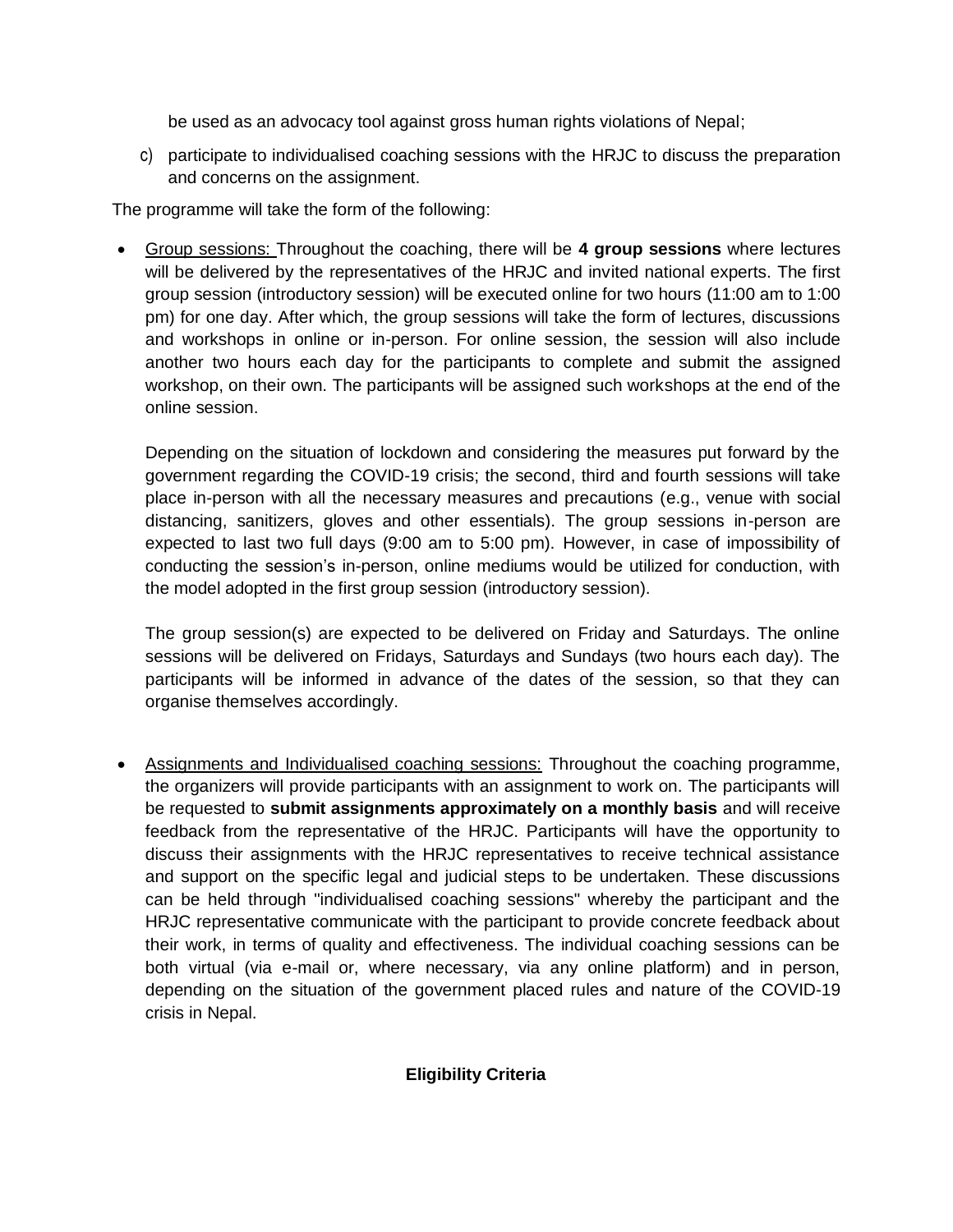In order to take part in the coaching programme, participants must fulfil the following requirements:

- Hold a Bachelor degree in Nepalese Law;
- Be a registered member of the Nepal Bar Association;
- Fluency in written and spoken English and Nepali;
- Availability to engage in the programme and abide by its rules of engagement;
- Demonstrated independence, motivation and interest in the human rights cause;
- At least 2 years of professional experience in private practice of law (asset)*;*
- Prior experience in legal representation of victims of human rights violations (asset).

### **Conditions of Engagement**

Participants must:

- commit for a period of 6 months (October 2021 to March 2022);
- be ready to have group sessions in Kathmandu valley, Bagmati, in case the situation of COVID-19 improves and the organizers decide in a mutual consent with the participants to conduct the sessions in-person in Kathmandu valley, Bagmati.
- devote at least 2 hours per week to the programme;
- attend 95% of the group sessions;
- be available to attend individualised sessions regarding their assignments, meet the deadlines, and incorporate the feedback from the HRJC in their work;
- be reachable to and responsive to be contacted by the HRJC during working hours;
- show a cooperative attitude and motivation throughout the programme.

Non-compliance with the above-mentioned rules will entail the expulsion of the participant from the programme and his/her immediate replacement.

### **Application Procedure**

Applications can be submitted electronically until **10 October 2021**, **at 23:59 hours Kathmandu time (GMT + 5:45)**. No application received after the deadline will be accepted and no technical or personal reasons will be considered. Thus, eligible candidates are encouraged to apply before the deadline. If eligible candidates experience problems with the application procedure, they can write to the e-mail address below to explain those at least three days before the end of the deadline.

Applications should be submitted by e-mail to [contact@hrjc.org.np](mailto:contact@hrjc.org.np) and [o.kc@hrjc.org.np](mailto:o.kc@hrjc.org.np) indicating in the subject of the e-mail "**Application for Coaching on International Human Rights Litigation– Kathmandu 2021**".

Selected candidates will be notified by **15 October 2021.**